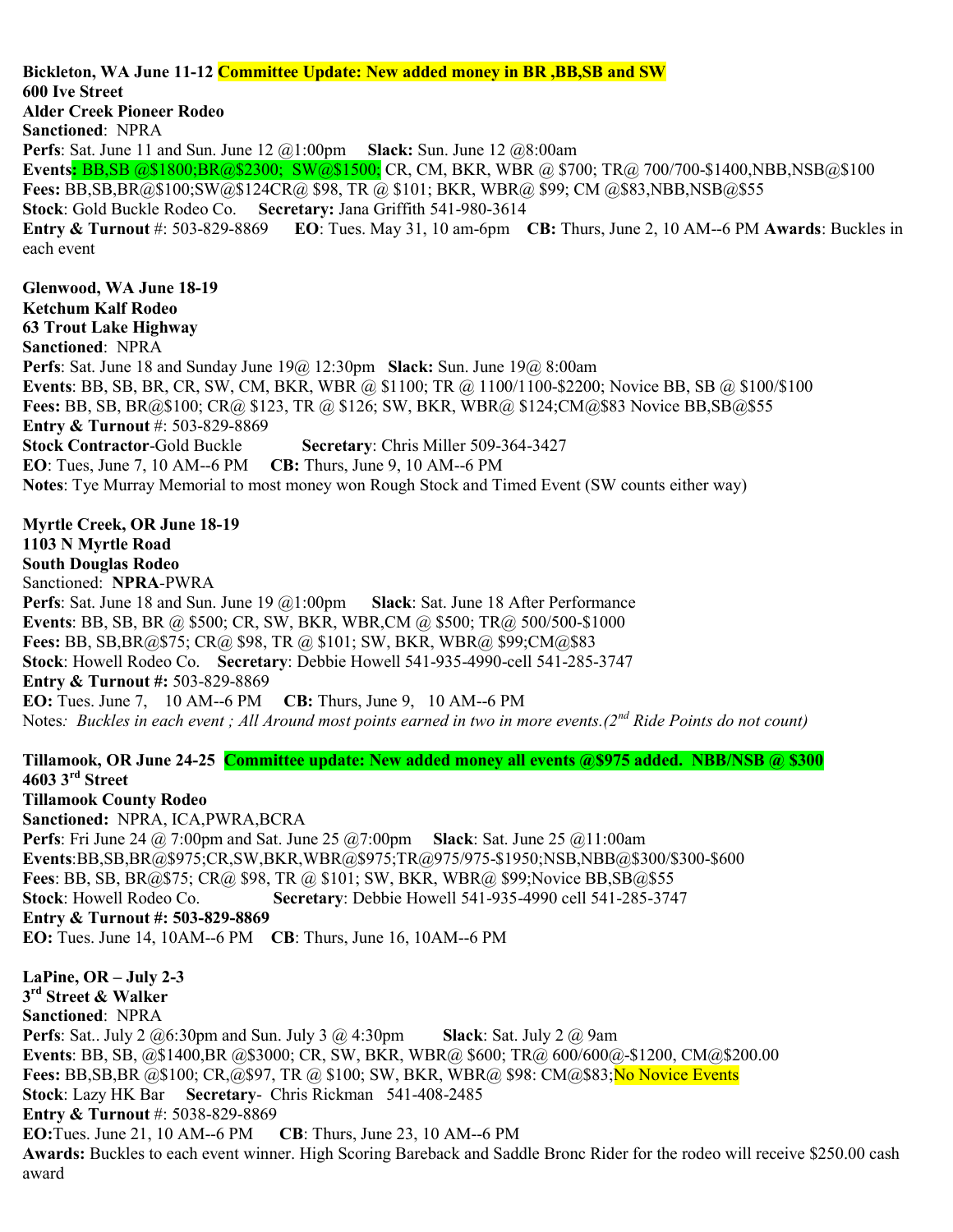Newport, OR July 2-3 New added money in RS events 633 NE 3rd Street Lincoln County Fairgrounds Sanctioned: NPRA **Perfs**: Sat, July 2  $@5:30$ pm and Sun, July 3  $@1:30$ pm  $Slack:$  Sat. July 2  $@$ 10am Events: BB,SB@ \$1500;BR @\$2000; CR,SW,BKR,WBR@\$500; TR @ 500/500- \$1000 Fees: BB, SB, BR@\$100; CR@ \$98, TR@\$101;SW,BKR,WBR@ \$99 Entry & Turnout #: 503-829-8869 EO: Tues, June 21, 10 AM--6 PM CB: Thurs, June 23, 10 AM--6 PM Stock : Howell Rodeo Co. Secretary: Debbie Howell :541-935-4990—541-285-3747 cell Vale, OR July June 30-July 4 Longfellow Street Vale Fourth of July Rodeo Sanctioned: NPRA, PWRA ,ICA Stock Contractor- B-D Secretary: Maria Clark 541-413-0715 Perfs: Fri. July 1, Sat. July 2, Sun. July 3 & Mon., July 4 @ 8pm (Mountain Time) Slack:Thur. June 30, @6pm (Mountain Time) Events:BB,SB,BR@\$1000;CR,SW,BKR,WBR@\$1000;TR@1000/1000@NBB,NSB@\$200 Fees: BB,SB BR@\$100;CR,@\$123,TR@\$126;SW BKR,WBR@ \$124;Novice BB,SB@ \$55 Entry & Turnout #: 503-829-8869 EO: Tues, June 21, 10 AM--6 PM CB: Thurs, June 23, 10 AM--6 PM Vale Local Event Entry #541-216-1668 Ranch Bronc - @\$1000 added money -Novice Bulls @\$200 added with \$55 entry Fees Philomath, OR July 7-9 Philomath Frolic and Rodeo  $502 s 13<sup>th</sup> Street$ Sanctioned: NPRA,PWRA **Perfs:** Thur, July 7 and Fri. July 8, Sat, July  $9@7:00$  PM Slack: Fri. July  $8@.11:00$ am Events:BB,SB,BR@\$1200;CR,SW,BKR,WBR@\$1200;TR-1200/1200@\$2400,NBB,NSB\$1000 Fees: BB,SB,BR,RB@\$100;TD@\$123,TR@\$126;SW,BKR,WBR@\$124;NBB,NSB,@\$55 Stock: B-D Rodeo Co. Sec- Deanne Bain 541-410-6629 Novice Bulls @\$1000 added \$55 Fees --Entry# 541-410-6629 Entry & Turnout #: 503-829-8869 EO: Tues, June 28, 10 AM--6 PM CB: Thurs, June 30, 10 AM-6PM Madras, OR July 22-23 430 SW Fairgrounds Road Jefferson County Fair & Rodeo Sanctioned: NPRA,ICA Perfs: Fri, July 22 and Sat, July 23@7:00 PM Slack: Fri July 22 @9pm after Performance Added:BB,SB,BR@ \$1000,CR,SW,WBR,BKR @\$500,TR@\$500/500-\$1000,NBB,NSB@\$200/200 Fees: BB,SB,BR\$100;CR,@\$98,BKR,WBR@\$99;TR@\$101,NBB;NSB@\$55 Entry & Turnout #: 503-829-8869 EO: Tues, July 12, 10 AM--6 PM CB: Thurs, July 14, 10 AM--6 PM Stock: B-D Rodeos Secretary: Bobbi Aldrich 5451-815-2470 Novice Bulls @ \$250added \$55 Fees- Entry # 541-410-6629 Sublimity, OR July 22-23 Barrels will be run first in slack Santiam Stampede 1880 Sublimity Road Sanctioned: NPRA,PWRA **Perfs:** Fri. July 22 and Sat. July 23  $\omega$  7:30pm Slack: Sat. July 23  $\omega$  8am Events: BB SB, BR@\$2200 CR, SW, BKR, WBR@ \$1400; TR@ 1400/1400@-\$2800 Novice: BB&SB@\$200/200-\$400 Fees: BB,SB,BR@\$100;CR@\$123;TR@\$126;SW,BKR,WBR@\$124;Novice BB,SB@\$55 Stock: Howell Rodeo Co. Secretary: Debbie Howell 541-935-4990-541-285-3747 Entry & Turnout #: 503-829-8869 EO: Tues. July 12 10 AM--6 PM CB: Thurs. July 14, 10 AM--6 PM

Notes: No Dumping of shavings! Awards: \$500.00 cash for both the all-around cowboy and all around cowgirl.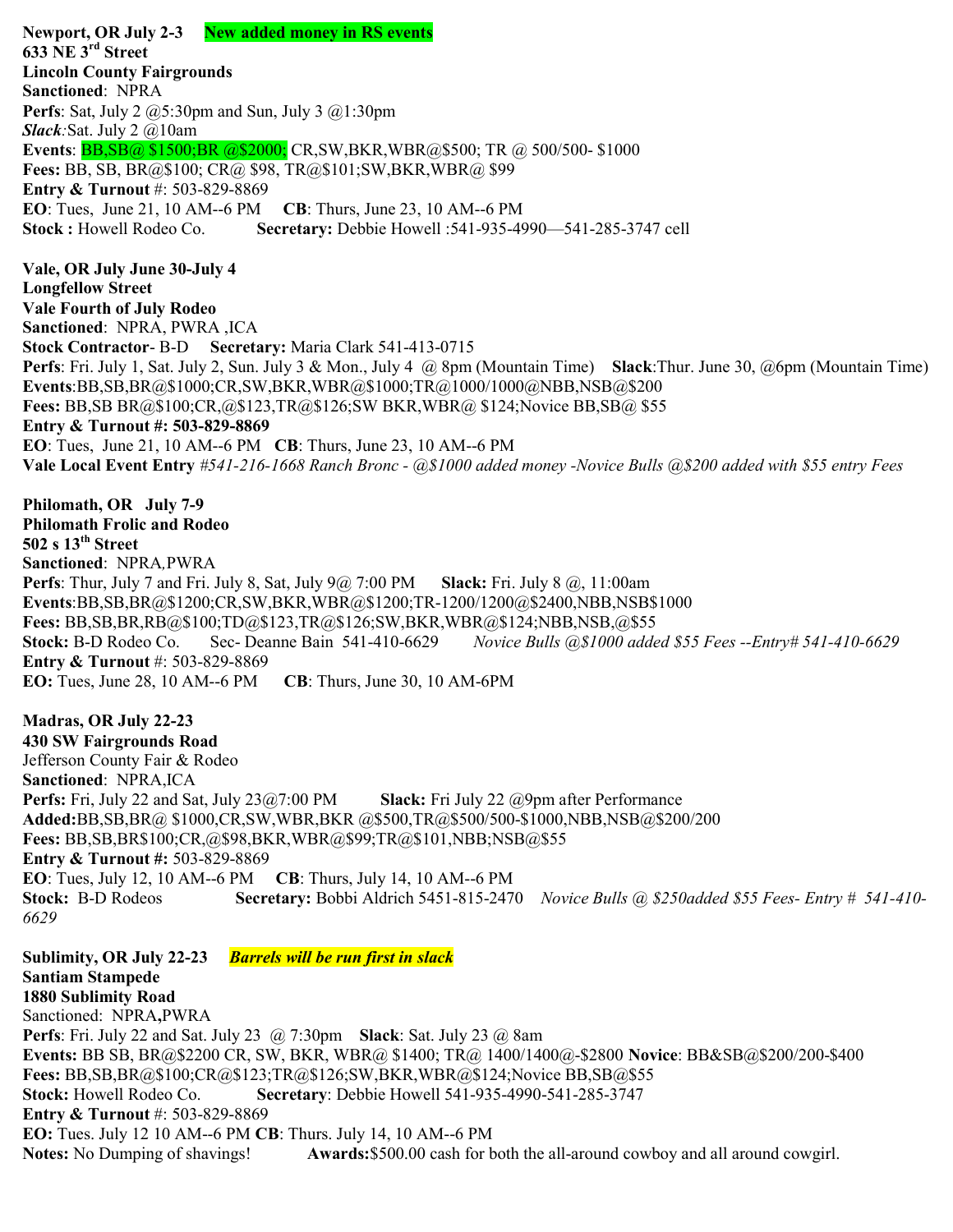St. Helens, OR July 22-23 58892 Saulser Road Columbia County Rodeo Sanctioned: NPRA,PWRA **Perfs:** Fri. July 22 and Sat. July 23  $\omega$  7pm Slack: Sat. July 23  $\omega$  9am Events: BB SB, BR@\$1700 CR, SW, BKR, WBR@ \$950; TR@ 950/950@-\$1900 Novice BB,SB@\$250 Fees: BB, SB, BR@\$100; CR@ \$98, TR @ \$101; SW, BKR, WBR@ \$99; Novice BB,SB@\$55 Stock: B-D Rodeo. Secretary: Maria Clark 541-413-0715 Entry & Turnout #: 503-829-8869 EO: Tues. July 12, 10 AM--6 PM CB: Thurs. July 14, 10 AM--6 PM Novice Bulls@\$250 added \$55 Fees - Entry#541-410-6629 Longview, WA July 28-30  $190007<sup>th</sup>$  Avenue Thunder Mountain Pro Rodeo Sanctioned: NPRA ,PWRA Perfs: Thurs. July 28; Fri. July 29; and Sat.July 30@ 7PM Slack: Sat. July 30,@8:00AM Events: BB,SB,BR,CR,SW,BKR,WBR@ \$2000; TR@ 2000/2000-\$4000; Novice BB&SB@200/200-\$400 Fees: BB, SB, BR@\$100; CR@ \$123, TR @ \$126; SW, BKR, WBR@ \$124; Novice BB,SB@\$55 Stock:Gold Buckle Sec: Jana Griffith 541-980-3614 Entry & Turnout #: 503-829-8869 EO: Tues, July 19, 10 AM--6 PM CB: Thurs, July 21, 10 AM--6 PM Awards: Custom Trophy Halter. NPRA cards checked at gate have them ready. Hometown Heroes Night Thurs. July 28-wear red/white/blue. Long Beach, WA- July 30-31 6407 Sandridge Road Long Beach Rodeo-Peninsula Saddle Club Sanctioned: NPRA,PWRA **Perfs**: Sat, July 30, and; Sun., July 31, @ 1:00 PM **Slack**: Sun. July 31, @ 7:30am Events: BB, SB, BR, CR, SW, BKR, WBR@ \$600; TR@ 600/600-\$1200 Fees: BB, SB, BR@ \$75; CR@ \$98, TR @ \$101; SW, BKR, WBR@ \$99 Stock: Gold Buckle Rodeo Co. Secretary: Jana Griffith 541-980-3614 Entry & Turnout #: 503-829-8869 EO: Tues, July 19, 10 AM--6 PM CB: Thurs, July 21, 10 AM--6 PM Corvallis, OR August 4-5 110 SW  $53<sup>rd</sup>$  Street Benton County Fair & Rodeo Sanctioned: NPRA,PWRA **Perfs:** Thurs. Aug.4 and Fri. Aug. 5  $\omega$  7 pm Slack: Thurs Aug.4 after performance Events: BB SB, BR@\$1000 CR, SW, BKR, WBR@ \$600; TR@ 600/600@-\$1200 Fees: BB, SB, BR, @\$100; CR@ \$98, TR @ \$101; SW, BKR, WBR@ \$99 Stock: Lazy HK Bar Secretary: Jana Griffith 541-980-3614 Entry & Turnout #: 503-829-8869 EO: Tues. July 26 10 AM--6 PM CB: Thurs. July 28, 10 AM--6 PM Redmond, OR Aug 3-6 Saturday Perf time changed -- Closed Arena: Warm up area in Sagebrush Arena Deschutes County Fair and Rodeo Sanctioned: NPRA,PWRA, ICA Perfs: Wed. Aug.3,Thur.Aug.4,Fri.Aug.5,@ 7pm ; Sat. Aug 6 @7:30pm Slack: Tuesday Aug. 2 @6:00 Barrels will run last after all other timed events. Events: BB,SB ,BR@\$3000; CR,SW,BKR,WBR@\$1500;TR@1500/-1500-\$3000,NBB,NSB @\$300 Fees: BB, SB, BR,RB @\$125;CR@\$123, TR@\$126;SW, BKR, WBR@\$124; Novice BB,SB@\$55 Entry & Turnout #: 503-829-8869 EO: Tues, July 26 10 AM--6 PM CB: Thurs, July 28, 10 AM--6 PM Stock: B-D Rodeo Secretary –Maria Clark 541-413-0715 Novice Bulls@\$300added; Ranch Bronc @ \$1100 added Entry number for NoviceBulls/RanchBroncs 541-410-6629 Ground Rules:The Rodeo will be held in the Indoor Complex this year NOT in the outdoor arena. However all contestants will still be parking by the outdoor arena. Please DO NOT clean out your trailers in the parking lot. Contestants due to the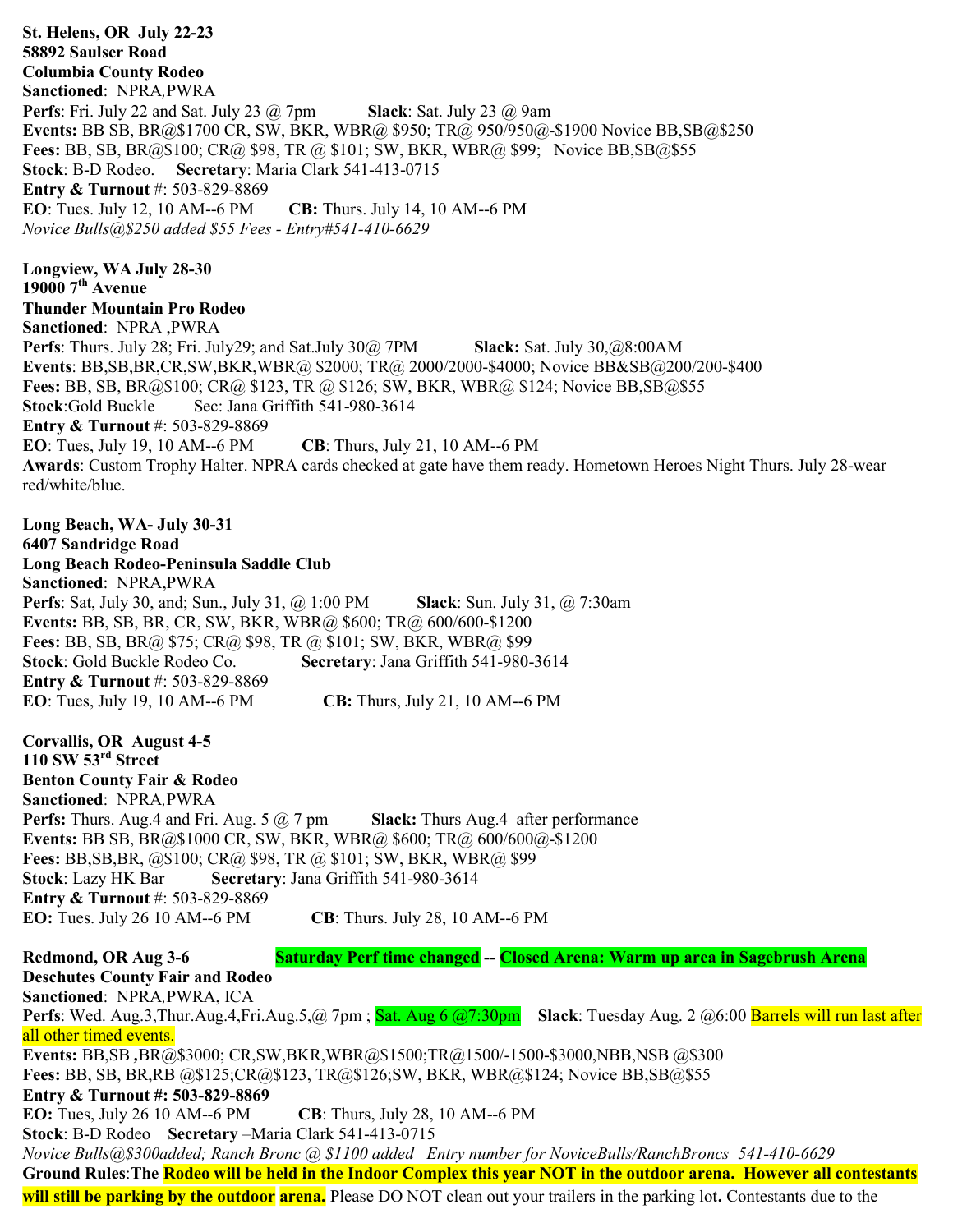concerts you must be early to avoid the traffic back up. Contestants must show NPRA card or picture ID at gate upon arrival to contestant gate. All dogs except stock contractors or contract acts must remain at your vehicle while on Deschutes County Expo Grounds. Cowboy attire must be worn behind the bucking chutes and roping chutes. Buckles to Event Winners: All around \$1000 cash bonus. Total purse with cash bonus is \$21000.00 Phone # on Grounds: 541-548-2711 or 541-410-6629

Lewis County Rodeo- New Rodeo 1909 S Gold Street Centralia, WA 98531 Sanctioned: NPRA ,PWRA **Perfs:** Saturday ; August 20  $\omega$  6pm **No Slack** Events: BB SB, BR @\$2500, CR,SW,BKR,WBR@ \$500; TR@ \$500/500-\$1000; NBB-NSB@\$250 Fees: BB, SB, BR @\$100; CR@ \$98, TR @ \$101; SW, BKR, WBR@\$99, Novice@\$55 Entry & Turnout #: 503-829-8869 EO: Tues. Sept. 13- 10am-6pm CB: Thurs. Sept. 15- 10am-6pm Stock : Howell Rodeo Secretary: Debbie Howell -541-935-4990-cell 541-285-3747 Awards: Buckles in each event. Ground Rules: *Entries limited to 12 per event. Entry qualifications based on event standings at the time of entries.* No overnight camping. No dogs. Smoking only in designated smoking area.

Goldendale, WA August 20-21 Klickitat County Fair & Rodeo 903 Fairgrounds Road Sanctioned: NPRA, PWRA,ICA **Perfs:** Sat.Aug 20  $@12:30$  pm and Sun. Aug. 21  $@1:00$ pm **Slack:** Sun. Aug 21  $@8$ am Events:BB,SB,BR@\$1000;CR,SW,BKR,WBR@\$700;TR@700/700-\$1400,CM@\$600 Fees: BB,SB,BR,@\$100; CR@ \$98, TR @ \$101; SW, BKR, WBR@ \$99,CM@\$83 Entry & Turnout #: 503-829-8869 EO: Tues. August 19, 10 AM--6 PM CB: Thurs, August 11, 10 AM--6 PM Stock:Gold Buckle Rodeo Co. Secretary: Jana Griffith- 541-980-3614

Oregon Trail Pro Rodeo-August 19-20 100<sup>th</sup> year Anniversary 74473 Hwy 74 Heppner,OR Sanctioned: NPRA,PWRA,ICA Perfs: Fri. Aug. 19 Sat, Aug. 20@ 6:45 PM Slack: Thur, Aug. 18 @6pm Events:BB,SB,BR@\$1200;CR,SW,BKR,WBR@\$1200;TR@1200/1200@\$2400,NBB,NSB\$300; Fees: BB,SB,BR,RB@\$125;TD@\$123,TR@\$126;SW,BKR,WBR@\$124;NBB,NSB,@\$55 Stock: B-D Rodeo Co. Sec- Maria Clark 541-413-0715 Entry & Turnout #: 503-829-8869 EO: Tues, Aug.9, 10 AM--6 PM CB: Thurs, Aug.11, 10 AM-6PM **Local Entry** # 541-410-6629 -Novice Bulls  $@300$  added \$55 fees: Ranch Bronc  $@31000$  added \$100 fees Notes: All Around Saddle- Perfs filled before slack. Timed Events limited to 10 per performance/12 in the WBR

Tygh Valley, OR August 19-20 81849 Fairgrounds Road Wasco County Fair & Rodeo Sanctioned: NPRA,ICA Perfs: Fri, Aug.19 and Sat, Aug 20, @ 7:00pm Slack: Fri. Aug.19 after Performance Events: BB,SB,BR@ \$1550; CR,SW,BKR,WBR@ \$500; TR@500/500-\$1000, Novice BB,SB @\$100 Fees: BB, SB, BR @\$100; CR @ \$98, TR @ \$101; SW, BKR, WBR @ \$99; Novice BB, SB @ \$55 Entry & Turnout #: 503-829-8869 EO: Tues. Aug. 9, 10 AM--6 PM CB: Thurs, Aug.11, 10 AM--6 PM Stock: B-D Rodeo Secretary: Bobbi Aldrich 541-815-2470 Novice Bull Riding Entry # 541-410-6629 @\$100 added \$55 Entry Fees